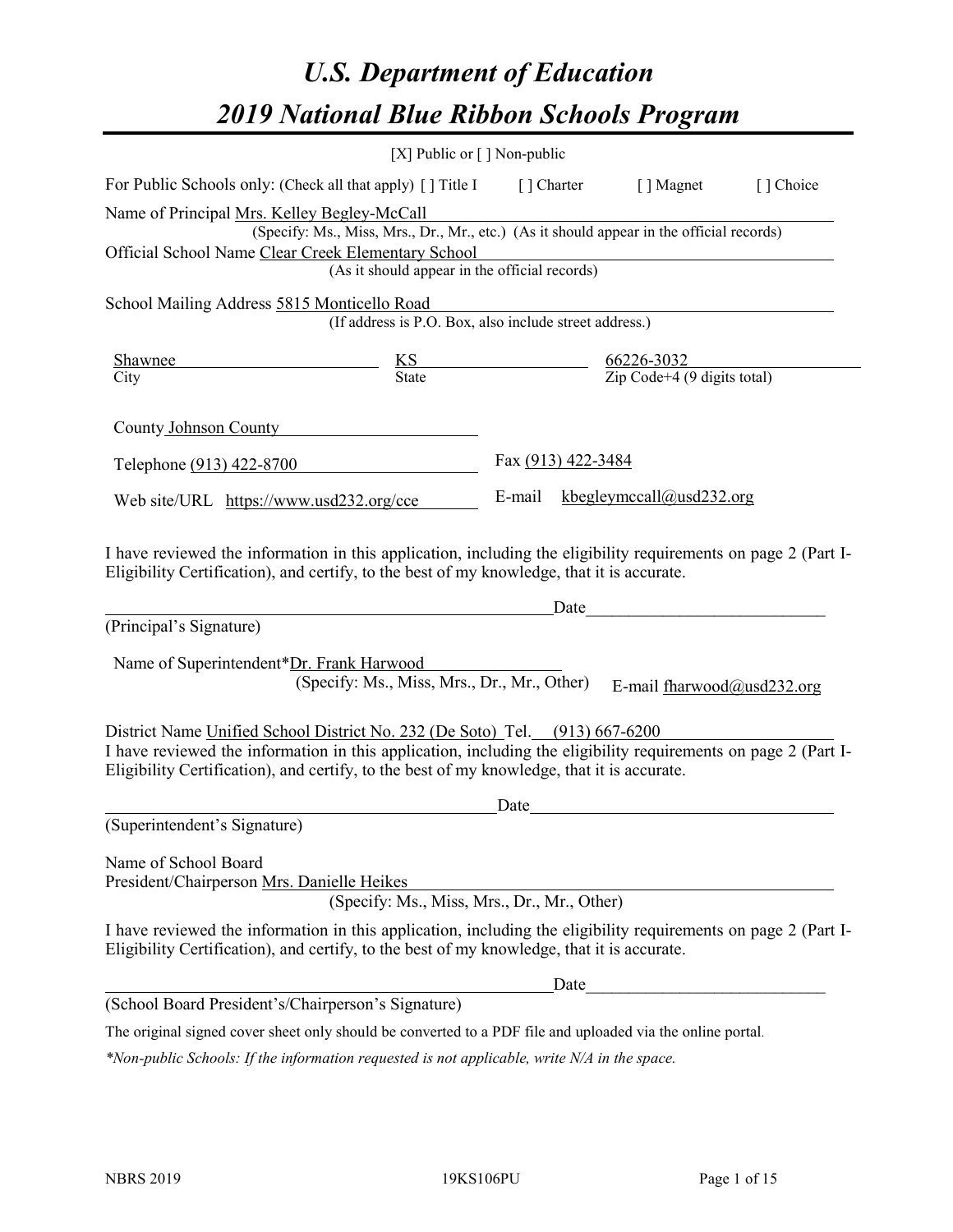The signatures on the first page of this application (cover page) certify that each of the statements below, concerning the school's eligibility and compliance with U.S. Department of Education and National Blue Ribbon Schools requirements, are true and correct.

1. All nominated public schools must meet the state's performance targets in reading (or English language arts) and mathematics and other academic indicators (i.e., attendance rate and graduation rate), for the all students group, including having participation rates of at least 95 percent using the most recent accountability results available for nomination.

2. To meet final eligibility, all nominated public schools must be certified by states prior to September 2019 in order to meet all eligibility requirements. Any status appeals must be resolved at least two weeks before the awards ceremony for the school to receive the award.

3. The school configuration includes one or more of grades K-12. Schools on the same campus with one principal, even a K-12 school, must apply as an entire school.

4. The school has been in existence for five full years, that is, from at least September 2013 and each tested grade must have been part of the school for the past three years.

5. The nominated school has not received the National Blue Ribbon Schools award in the past five years: 2014, 2015, 2016, 2017, or 2018.

6. The nominated school has no history of testing irregularities, nor have charges of irregularities been brought against the school at the time of nomination. If irregularities are later discovered and proven by the state, the U.S. Department of Education reserves the right to disqualify a school's application and/or rescind a school's award.

7. The nominated school has not been identified by the state as "persistently dangerous" within the last two years.

8. The nominated school or district is not refusing Office of Civil Rights (OCR) access to information necessary to investigate a civil rights complaint or to conduct a district-wide compliance review.

9. The OCR has not issued a violation letter of findings to the school district concluding that the nominated school or the district as a whole has violated one or more of the civil rights statutes. A violation letter of findings will not be considered outstanding if OCR has accepted a corrective action plan from the district to remedy the violation.

10. The U.S. Department of Justice does not have a pending suit alleging that the nominated school or the school district, as a whole, has violated one or more of the civil rights statutes or the Constitution's equal protection clause.

11. There are no findings of violations of the Individuals with Disabilities Education Act in a U.S. Department of Education monitoring report that apply to the school or school district in question; or if there are such findings, the state or district has corrected, or agreed to correct, the findings.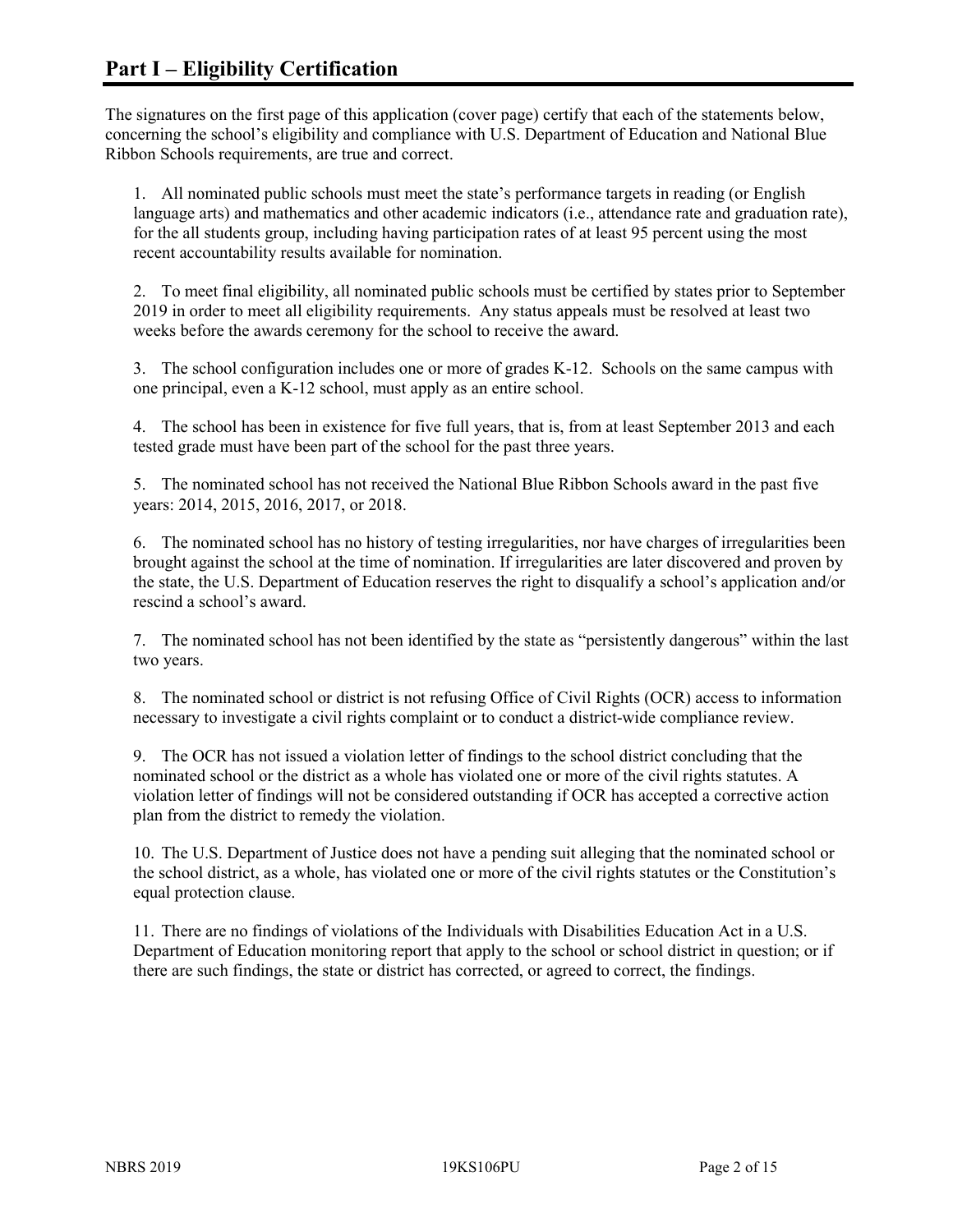#### **Data should be provided for the most recent school year (2018-2019) unless otherwise stated.**

#### **DISTRICT**

1. Number of schools in the district  $\overline{7}$  Elementary schools (includes K-8) (per district designation): 3 Middle/Junior high schools 2 High schools 0 K-12 schools

12 TOTAL

**SCHOOL** (To be completed by all schools)

2. Category that best describes the area where the school is located:

[ ] Urban or large central city [X] Suburban [] Rural or small city/town

3. Number of students as of October 1, 2018 enrolled at each grade level or its equivalent in applying school:

| Grade                   | # of         | # of Females | <b>Grade Total</b> |
|-------------------------|--------------|--------------|--------------------|
|                         | <b>Males</b> |              |                    |
| <b>PreK</b>             | 0            | $\theta$     | 0                  |
| $\mathbf K$             | 43           | 51           | 94                 |
| 1                       | 44           | 47           | 91                 |
| 2                       | 53           | 46           | 99                 |
| 3                       | 60           | 38           | 98                 |
| $\overline{\mathbf{4}}$ | 44           | 53           | 97                 |
| 5                       | 46           | 54           | 100                |
| 6                       | 0            | $\theta$     | 0                  |
| 7                       | 0            | $\theta$     | 0                  |
| 8                       | 0            | $\theta$     | 0                  |
| 9                       | 0            | $\theta$     | 0                  |
| 10                      | 0            | $\theta$     | 0                  |
| 11                      | $\theta$     | 0            | 0                  |
| 12 or higher            | 0            | 0            | 0                  |
| <b>Total</b>            | 290          | 289          | 579                |
| <b>Students</b>         |              |              |                    |

\*Schools that house PreK programs should count preschool students **only** if the school administration is responsible for the program.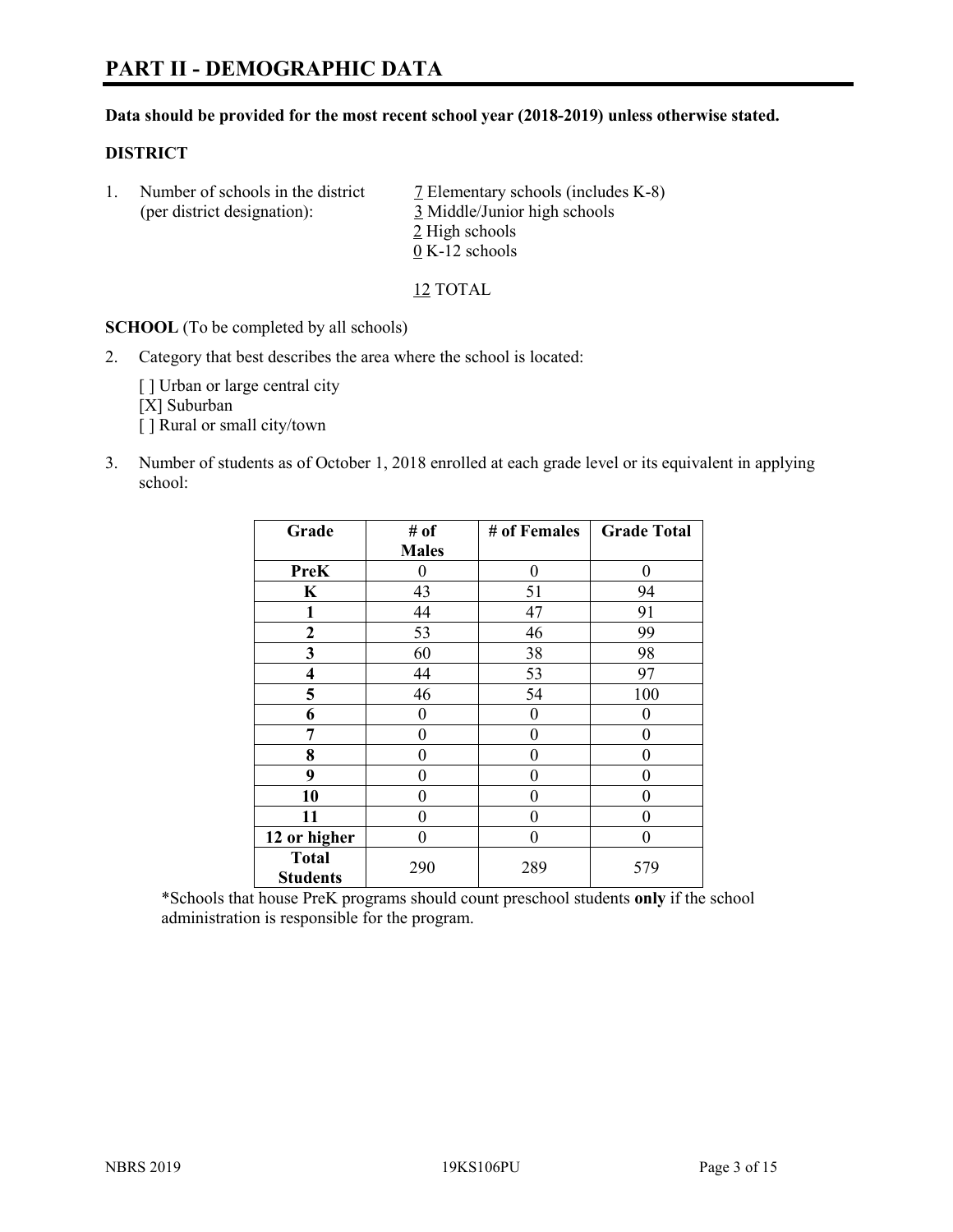4. Racial/ethnic composition of  $0\%$  American Indian or Alaska Native the school (if unknown, estimate): 2 % Asian

 % Black or African American % Hispanic or Latino % Native Hawaiian or Other Pacific Islander 85 % White % Two or more races **100 % Total**

(Only these seven standard categories should be used to report the racial/ethnic composition of your school. The Final Guidance on Maintaining, Collecting, and Reporting Racial and Ethnic Data to the U.S. Department of Education published in the October 19, 2007 *Federal Register* provides definitions for each of the seven categories.)

5. Student turnover, or mobility rate, during the 2017 – 2018 school year: 8%

If the mobility rate is above 15%, please explain.

This rate should be calculated using the grid below. The answer to (6) is the mobility rate.

| <b>Steps For Determining Mobility Rate</b>    | Answer |
|-----------------------------------------------|--------|
| (1) Number of students who transferred to     |        |
| the school after October 1, 2017 until the    | 16     |
| end of the 2017-2018 school year              |        |
| (2) Number of students who transferred        |        |
| from the school after October 1, 2017 until   | 26     |
| the end of the 2017-2018 school year          |        |
| (3) Total of all transferred students [sum of | 42     |
| rows $(1)$ and $(2)$ ]                        |        |
| (4) Total number of students in the school as |        |
| of October 1, 2017                            | 539    |
| $(5)$ Total transferred students in row $(3)$ |        |
| divided by total students in row (4)          | 0.08   |
| $(6)$ Amount in row $(5)$ multiplied by 100   | 8      |

6. English Language Learners (ELL) in the school:  $0\%$ 

0 Total number ELL

Specify each non-English language represented in the school (separate languages by commas):

7. Students eligible for free/reduced-priced meals:  $5\%$ Total number students who qualify: 29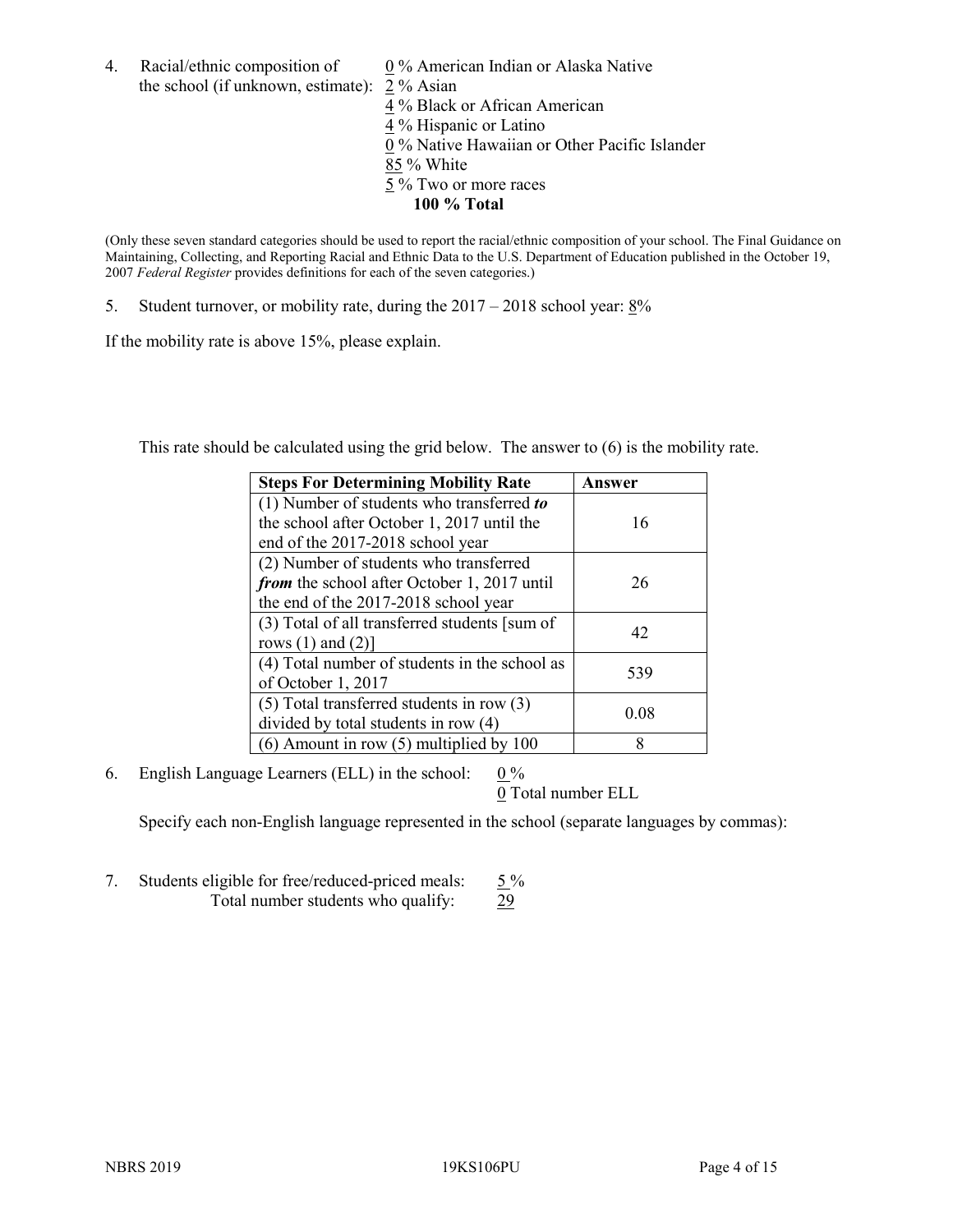47 Total number of students served

Indicate below the number of students with disabilities according to conditions designated in the Individuals with Disabilities Education Act. Do not add additional conditions. It is possible that students may be classified in more than one condition.

| 3 Autism                  | 0 Multiple Disabilities                 |
|---------------------------|-----------------------------------------|
| 0 Deafness                | 0 Orthopedic Impairment                 |
| 0 Deaf-Blindness          | 7 Other Health Impaired                 |
| 7 Developmental Delay     | 2 Specific Learning Disability          |
| 0 Emotional Disturbance   | 26 Speech or Language Impairment        |
| 1 Hearing Impairment      | 0 Traumatic Brain Injury                |
| 1 Intellectual Disability | 0 Visual Impairment Including Blindness |

- 9. Number of years the principal has been in her/his position at this school:  $1$
- 10. Use Full-Time Equivalents (FTEs), rounded to nearest whole numeral, to indicate the number of school staff in each of the categories below:

|                                                                                                                                                                                                                              | <b>Number of Staff</b>      |
|------------------------------------------------------------------------------------------------------------------------------------------------------------------------------------------------------------------------------|-----------------------------|
| Administrators                                                                                                                                                                                                               | $\mathcal{D}_{\mathcal{A}}$ |
| Classroom teachers including those<br>teaching high school specialty<br>subjects, e.g., third grade teacher,<br>history teacher, algebra teacher.                                                                            | 26                          |
| Resource teachers/specialists/coaches<br>e.g., reading specialist, science coach,<br>special education teacher, technology<br>specialist, art teacher, etc.                                                                  | 10                          |
| Paraprofessionals under the<br>supervision of a professional<br>supporting single, group, or classroom<br>students.                                                                                                          | 6                           |
| Student support personnel<br>e.g., school counselors, behavior<br>interventionists, mental/physical<br>health service providers,<br>psychologists, family engagement<br>liaisons, career/college attainment<br>coaches, etc. | 4                           |

11. Average student-classroom teacher ratio, that is, the number of students in the school divided by the FTE of classroom teachers, e.g.,  $22:1$  22:1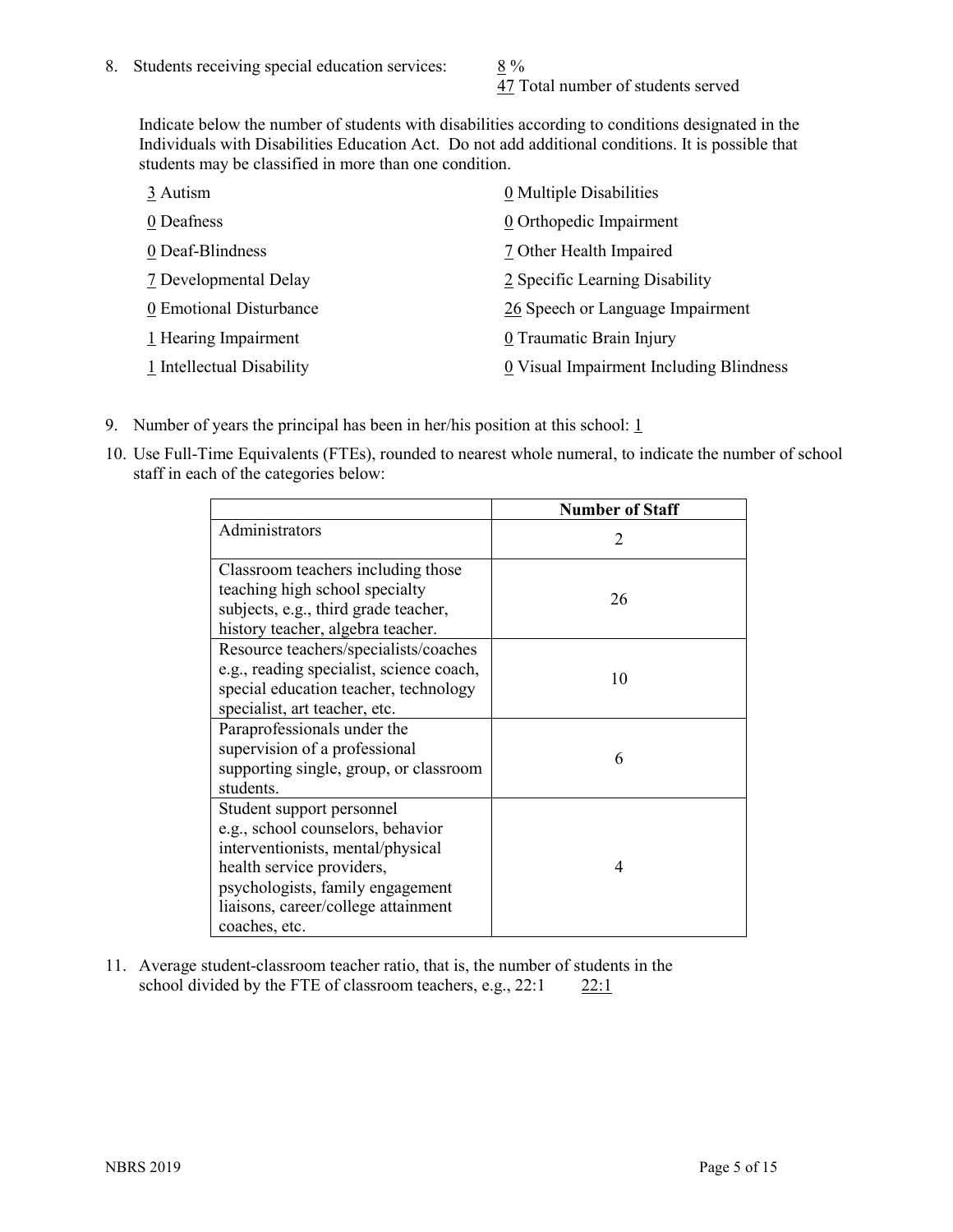12. Show daily student attendance rates. Only high schools need to supply yearly graduation rates.

| <b>Required Information</b> | 2017-2018 | 2016-2017 | 2015-2016 | 2014-2015 | 2013-2014 |
|-----------------------------|-----------|-----------|-----------|-----------|-----------|
| Daily student attendance    | 97%       | $97\%$    | 96%       | $0\%$     | $0\%$     |
| High school graduation rate | $0\%$     | $0\%$     | $0\%$     | $0\%$     | $0\%$     |

#### 13. **For high schools only, that is, schools ending in grade 12 or higher.**

Show percentages to indicate the post-secondary status of students who graduated in Spring 2018.

| <b>Post-Secondary Status</b>                  |       |
|-----------------------------------------------|-------|
| Graduating class size                         |       |
| Enrolled in a 4-year college or university    | $0\%$ |
| Enrolled in a community college               | 0%    |
| Enrolled in career/technical training program | 0%    |
| Found employment                              | 0%    |
| Joined the military or other public service   | 0%    |
| Other                                         | $0\%$ |

14. Indicate whether your school has previously received a National Blue Ribbon Schools award. Yes No X

If yes, select the year in which your school received the award.

15. In a couple of sentences, provide the school's mission or vision statement.

Our mission and vision is to maximize each student's potential, through inspiration and discovery, challenging them to become self-sufficient and positive contributors to society.

16. **For public schools only**, if the school is a magnet, charter, or choice school, explain how students are chosen to attend.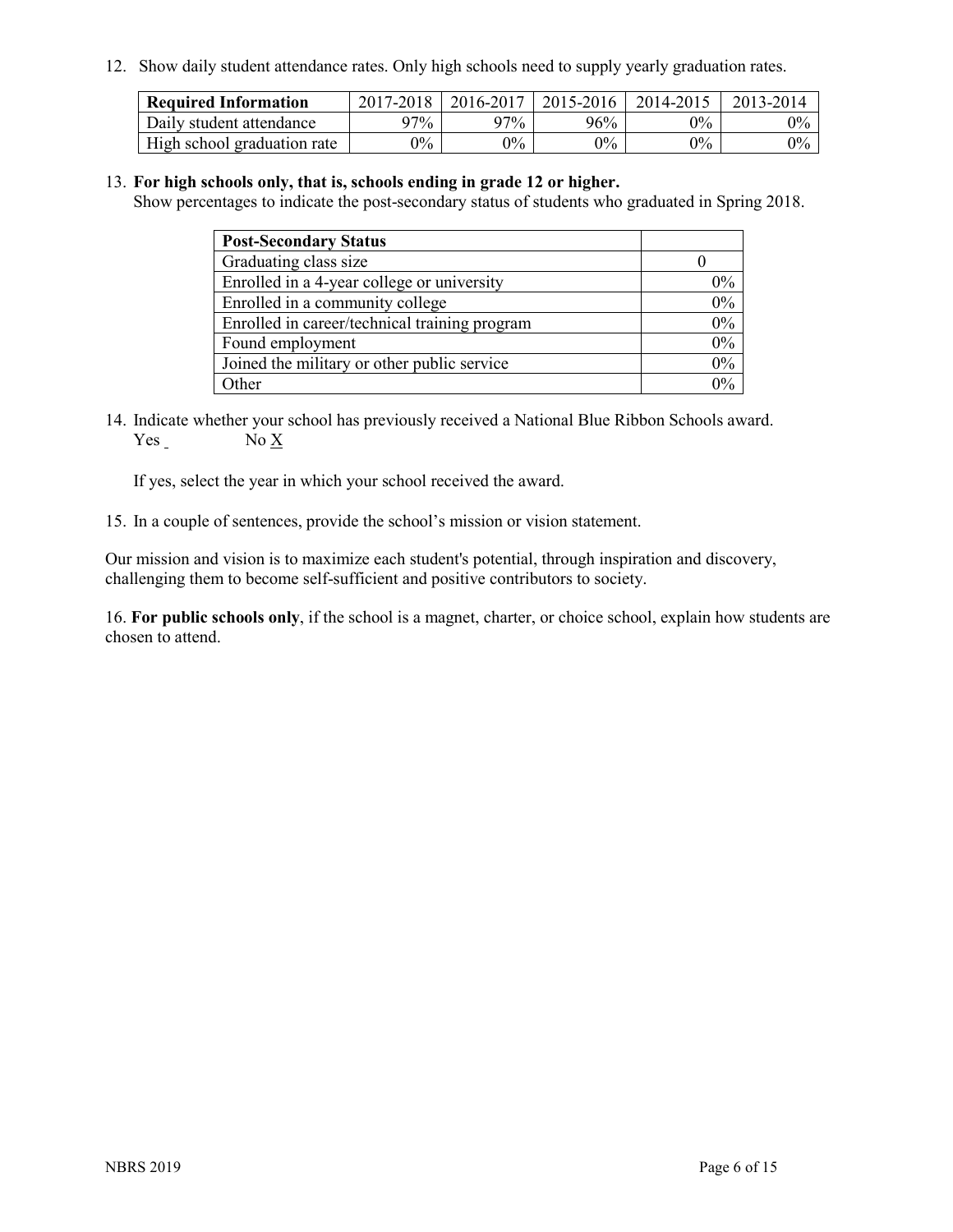## **PART III – SUMMARY**

Clear Creek Elementary is located within the western area of the city of Shawnee, Kansas. The school opened in 1998 as a result of the rapidly growing suburb located within the metropolitan region of Kansas City. The Clear Creek constituents have an above average median household income at approximately \$120,000 annually. The community places a high value on quality education as evidenced by more than 62 percent of adults in the Clear Creek community having a bachelor's degree or higher. These data points are further revealed in the school's student demographics – 81 percent white, five percent African American, six percent Hispanic, and eight percent in other racial/ethnicity groups.

Data shows that early childhood education is important to the community, as incoming Kindergartners in the Clear Creek area are more prepared for school compared to similar-sized schools in nearby districts. While there are significantly more affluent families, approximately seven percent of students qualify as economically disadvantaged. Another important factor is the eight percent of our students who qualify with disabilities (exceptionalities).

Given the community circumstances and realities, Clear Creek Elementary benefits from high parent participation at Parent-Teacher Conferences and enjoys strong community support. The staff turnover rate within our building is the lowest in the district. We are an invested, committed, and loyal staff. This has fostered the ability to create and maintain many school traditions that our stakeholders look forward to. Each year at CCE, the Clear Creek families enjoy numerous activities that include the Father Daughter Dance, Fish Bowl Auction and a variety of Community Service days. Our Watch D.O.G.S. (Dads of Great Students) program also boasts a long list of dads and male relatives being present at Clear Creek on a regular basis to serve as positive male role models.

Another tradition that has taken roots and grown, literally and figuratively, is the Clear Creek garden. This masterpiece is a conglomeration of stakeholders and community resources coming together to enhance and extend the learning opportunities made available to our students. While the donations of time and money from parents and local businesses have launched the garden, it is now a self-funding program and incorporated within the curriculum. Students have the ability to grow vegetables to share in the school's lunchroom for their science unit while also growing and selling gourds for workshops in their social studies unit.

The true nature of Clear Creek is reflected through its mission, "to unite school, family, and community by inspiring, challenging, and empowering each of us to grow as life-long learners and responsible citizens." The word "each" is what speaks most about our mission. For each of our learners, we aim to connect with and support their needs. We focus on the individual academic, emotional, physical, and social needs for every one of our students. CCE embraces and promotes the cultural differences for each child that enters our building.

We then further this concept through our application of our building vision, "Learning to Soar  $\sim$  Soaring to Learn." Starting with our incoming kindergarteners by using our mascot of the eagle, we mold and model all the ways each of these "eaglets" can Learn to Soar. As students progress through the grades, our focus changes to helping them Soar through their Learning to the highest heights possible, just like an Eagle.

We accomplish our mission and vision through the philosophy that All Kids Are Our Kids and that every child belongs to every adult. Our staff has utilized vertical families that are created when a student enters kindergarten and is maintained through their academic career at Clear Creek. This opportunity allows yet another meaningful relationship to form for our students. Our success centers on supporting every child that becomes an Eagle, no matter the circumstances. With our mission driving our goal to help inspire, challenge, and empower each of our students, they leave our building as willing and able life-long learners and responsible citizens. Once an Eagle, always an Eagle!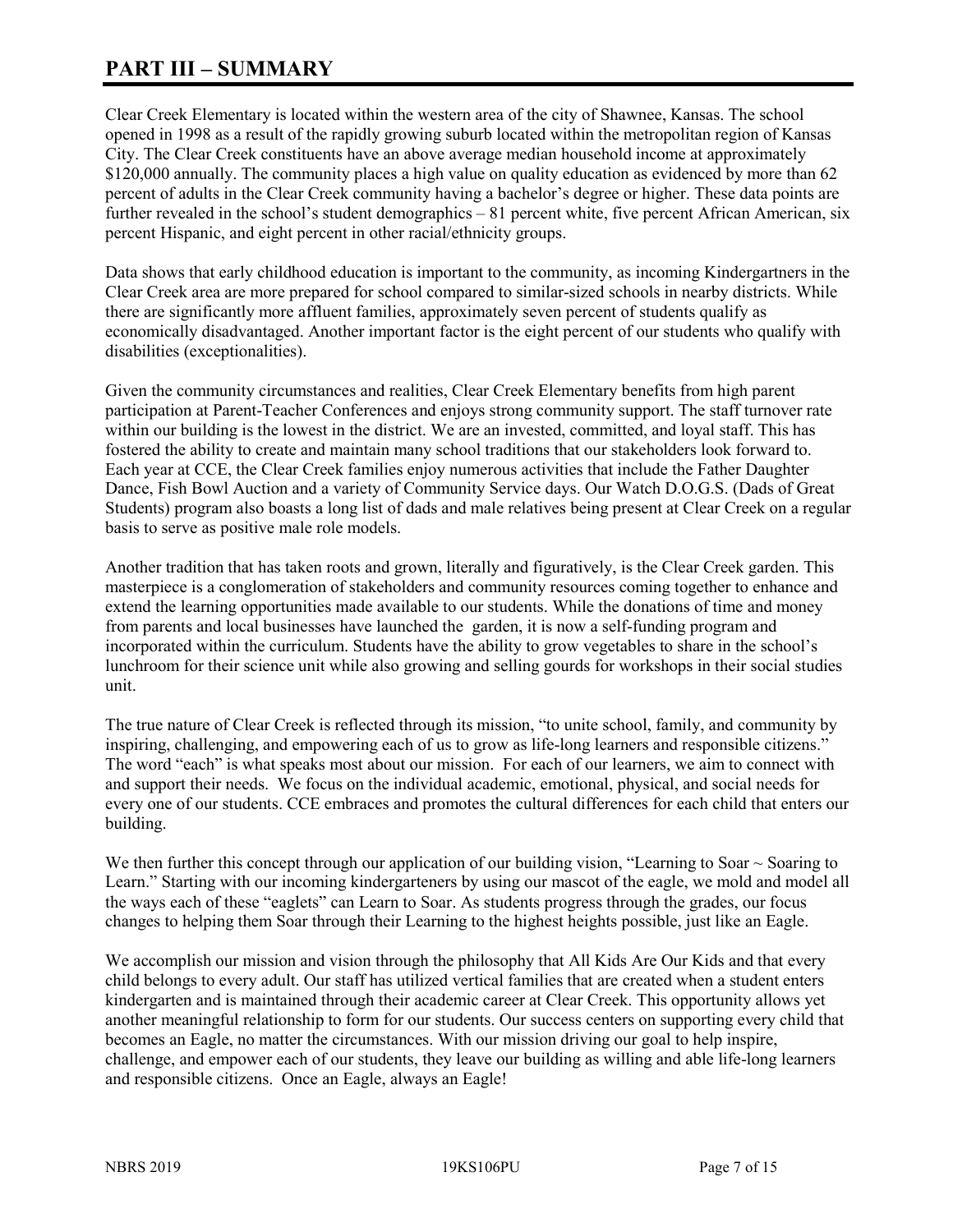### **1. Core Curriculum:**

#### **1a. Reading/English language arts:**

At Clear Creek, Reading/English Language Arts instruction is designed on developmental appropriateness that follows a scope and sequence model created through a district provided curriculum. The Benchmark Advance curriculum was selected because of the quantity of materials provided including consumables, interactive website, leveled, small group readers, reader's theatre, etc. Each grade level studies the same general topics in ten units throughout the year which tie into science and social studies standards. This creates a natural cross-curricular approach, all the while being developmentally appropriate for students. In some grade levels, these materials are supplemented with the use of Big Books, Write Source, and Words Their Way curriculum. Other grade levels integrate their units with genre-based writing projects and vocabulary study based upon content.

Small groups are a staple at each grade level offering differentiated, flexible learning. Intermediate grades use a combination of small group readers and novel studies, while at the primary grades core skills are taught including site words and word patterns.

These ability-based groups are reorganized throughout the year based upon data collected through assessments and routine benchmark analysis. Most grade levels employ some form of a "Daily 5" structure to reinforce grammar, writing, spelling, and provide additional independent reading time while small group/teacher instruction is taking place.

Our Reading Specialist and aides pull out students for small groups and progress monitoring four to five times weekly for Multi-Tiered System of Supports instruction at all grade levels. These tiered groupings are re-evaluated during monthly team meetings based on classroom data.

Our district utilizes FastBridge Learning assessments three times annually for all students in grades K-5. These tests allow for progress monitoring and provide detailed insight regarding gaps in learning and areas of remediation. Data is used to determine areas of growth and weakness to guide instructional and intervention decisions.

#### **1b. Mathematics:**

Professional development for teachers incorporates vertical teaming to achieve maximum student growth in mathematics. Teachers collaborate to develop a common vocabulary, share problem solving strategies, and improve Guided Math methods in all classrooms to ensure a strong foundation in number sense. Teachers also create student choice via "real-world" project-based learning opportunities. While delivery methods differ among the grade levels, all teachers utilize the district provided enVision curriculum and additional teacher created resources to ensure skill mastery. Topics of study build on prior knowledge as students' progress through the grade levels. The primary grades utilize Number Talks to improve number sense while intermediate grades expand on a gaining a true understanding of place value prior to including operations with those numbers, fractions and decimals. Teachers utilize small group time to check for understanding and to challenge higher learners.

Assessments used to guide instruction are the enVision unit tests and performance tasks. The FastBridge Learning Assessments also used to measure growth and identify learning gaps. Flexible tiered groups are created to allow for remediation. Progress monitoring is accomplished using technology tools and the daily schedule includes time for structured interventions based upon these data points.

We believe relevance is the most important part of math instruction. Each grade level has cross-curricular learning opportunities to demonstrate mathematics in everyday life. Kindergarten's Apple Day celebration allows students to practice measurement and graphing. Students in third grade study economics by creating stores and use money to go shopping. Working from a budget, our fifth graders researched and built a scale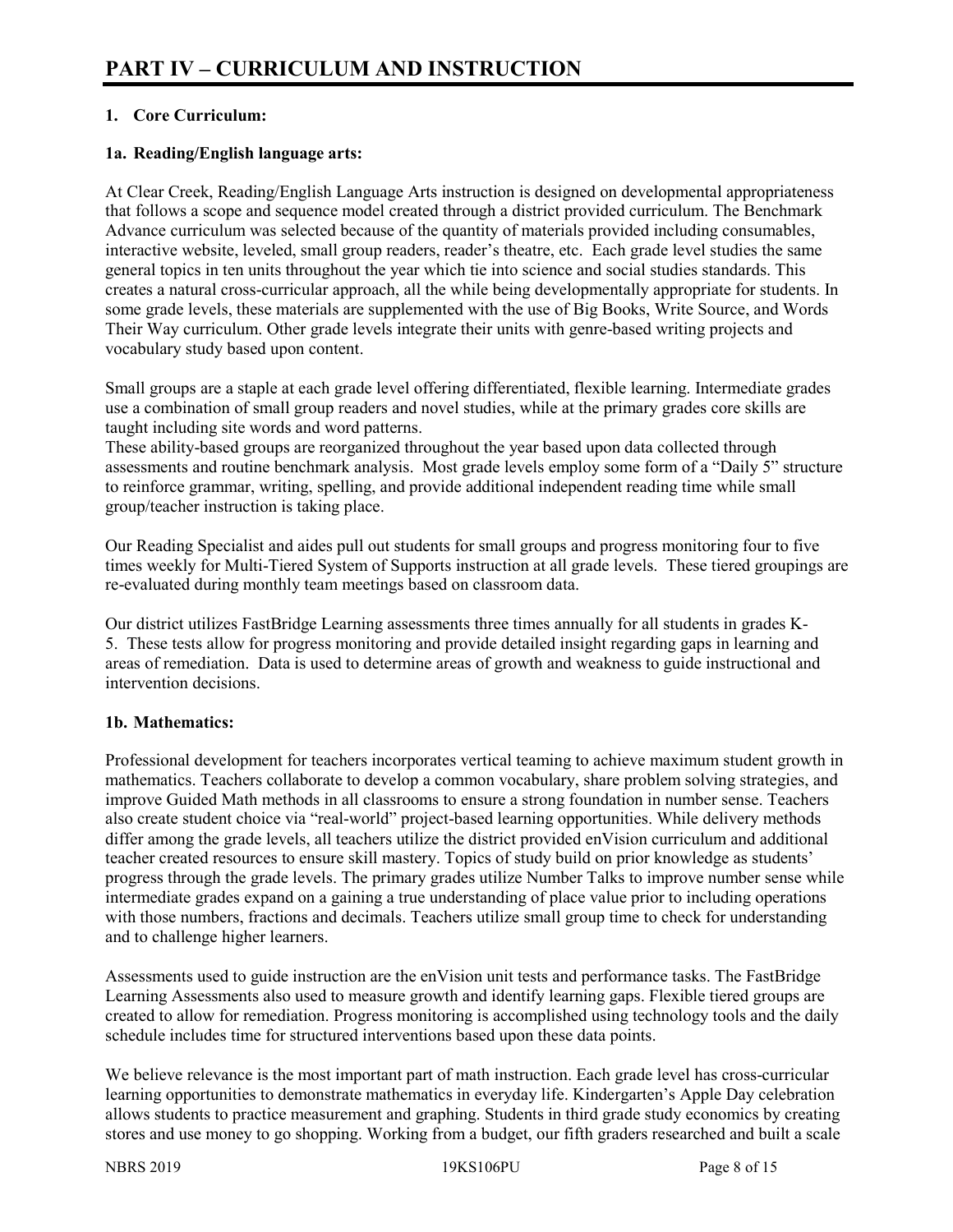model of their dream playground. Administration used this PBL experience to guide their purchases. We believe that in showing students how they will use math, they will be more invested in their learning.

### **1c. Science:**

Clear Creek Elementary believes students should experience science through hands-on learning at every grade level. All grade levels employ the district provided National Geographic curriculum which consists of an interactive website and textbooks. Additionally, our standards align with our district provided English-Language Arts materials, which provides opportunity for cross-curricular instruction. All Teachers use whole group instruction for topic introduction but include group and individual discovery through experiments and engineering design. We are also fortunate to have a vast video library containing DVDs for most units to enhance the classroom instruction.

Topics of study for each grade level evolve, creating a scope and sequence that spans all six grades. For example, the standard for Earth Science begins in kindergarten as students explore weather and seasons. In first grade that foundation is built upon when the sun and moon are taught. Second graders learn about erosion due to wind and water changes and third graders re-visit the idea of weather introduced in kindergarten in their unit about meteorology. Fourth graders build upon erosion and weathering as they learn about natural disasters and how they impact earth, while fifth graders employ higher-level thinking to understand the importance of water in societies.

Many grade levels have "ETC" (Enhancing Teacher Curriculum) days that are sponsored by our Parent Teacher Organization. ETCs are organized and managed by parent volunteers, often as the culminating activity of a unit of study. Kindergartners experience Farm Day ETC to learn more about Animals while second graders enjoy both a Matter ETC and a Pioneer ETC to further their learning.

Assessments in grades K-3 consists primarily of participation and performance tasks. Based upon developmental appropriateness, 4th and 5th grade students are assessed using both tasks and written assessments. This transition for assessment helps prepare students for middle school and beyond.

#### **1d. Social studies/history/civic learning and engagement**

Clear Creek Social Studies instruction utilizes several standards-based curriculum resources to provide a rounded learning experience for all students. Teachers employ whole class delivery of information using a variety of sources including materials from the Kansas Historical Society, Social Studies Weekly newspapers, and Time for Kids trade books. The district provided ELA material, Benchmark Advance, aligns with social studies instruction providing cross-curricular study. All grade levels use technology to enhance learning with videos, interactive websites, and research for project-based learning.

Our students experience social studies through field trips, community members' presentations, and guest speakers. Some learn the importance of rivers in commerce by visiting the Steamboat Arabia Museum and others travel to the Nelson Atkins Museum of Art to see the Native American gallery to better understand Native American culture. Our School Resource Officers visit and teach the importance of civics and good citizenship. Our kindergartners partner with the Shawnee Police Department for a community service project collecting stuffed animals for children in crisis. Fifth grade students meet with city developers to gain knowledge of community development to better understand how pioneers and settlers determined how best to create settlements. These engagements bring relevance to instruction and make learning meaningful for our students.

Our Parent Teacher Organization is instrumental by funding these learning opportunities, including ETC (Enhanced Teaching Curriculum) events. These special days consist of stations operated by parent volunteers and serve as an extension in learning. Second graders become pioneers traveling the Oregon Trail and our fourth graders travel across the USA making crafts and eating regional cuisine while learning about various cultures throughout the country.

NBRS 2019 Page 9 of 15 Assessment for social studies are developmentally appropriate. Primary grades are tested through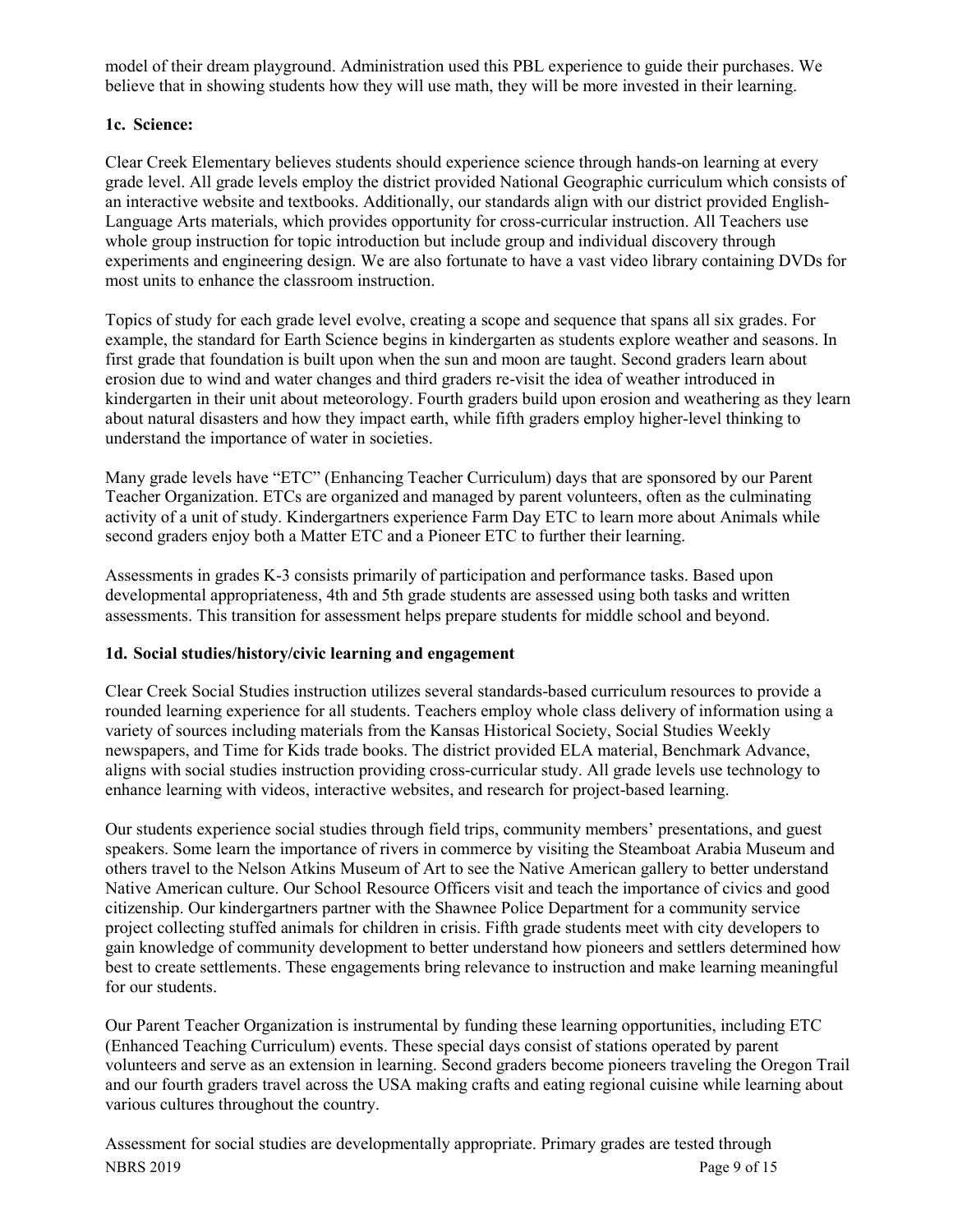participation and whole class reflection, while intermediate classes employ more traditional written assessments and performance tasks.

#### **1e. For secondary schools:**

#### **1f. For schools that offer preschool for three- and four-year old students:**

#### **2. Other Curriculum Areas:**

Clear Creek offers a rich curriculum for exploratory classes. Students attend 60-minute classes on a rotating schedule which include art, music, physical education, technology innovations, library/media center, and the school counselor.

#### Art

Projects encourage children to identify the art around us, the purposes for creating art, explore how art is impacted by history and culture, develop self-expression, employ techniques for using a variety of art materials, and strengthen visual perceptual abilities and motor skills. Students employ a "design thinking" problem solving model for developing their project plans and ideas. After their art is created, students reflect through discussion and writing. Artwork is published in an online art gallery and shared with the community through an art show that is collaboratively planned and prepared with students.

#### Counselor

All students receive time with the counselor each week for character development. Class instruction helps students develop a growth mindset, provides strategies to regulate their emotions, and teaches effective ways to cultivate healthy habits such as planning, goal setting, and successfully communicating with others. Students also benefit from counseling support outside the classroom. Students can visit the counseling office individually or in small groups to learn ways to cope with stress, improve social skills, or process other social/emotional concerns. Students, teachers, and families can work collaboratively with the counselor as an advocate to maximize student learning in all areas.

#### Library Media Center

Learning sessions are divided into a rotating experience for students. One week the children will enjoy 60 minutes of time with our Media Specialist participating in a lesson, read aloud and check-out of books. The following week students will spend 30 minutes hearing book talks and checking-out new titles. The heart of our Library Media Program at CCE is interacting with literature. Regardless of the genre or form in which the child accesses the words, finding a joy and passion for bringing reading into their lives is what drives their experience. Engaging in Book Fairs and celebrating diverse authors and text add real-world connections for our students.

#### Music

Clear Creek students attend 30-minute music classes twice weekly. Music is taught through the Orff Schulwerk approach which emphasizes active music making through speech, singing, playing instruments, and moving. Students experience and create through world music drumming, recorders, Orff instruments, and class guitars. Each grade level creates a public performance yearly and third grade students attend a Kansas City Symphony performance. Before-school choir is offered to fourth and fifth grade students with a participation rate of nearly 60 percent. Band is introduced to fifth grade students and 50 percent of our students take advantage of the opportunity.

#### Physical Education

Similar to music, Clear Creek students attend 30-minute Physical Education classes twice a week. Physical Education is taught using the SPARK curriculum which aligns with the national standards. Students learn the benefits of making healthy choices and the importance that daily physical exercise has on their overall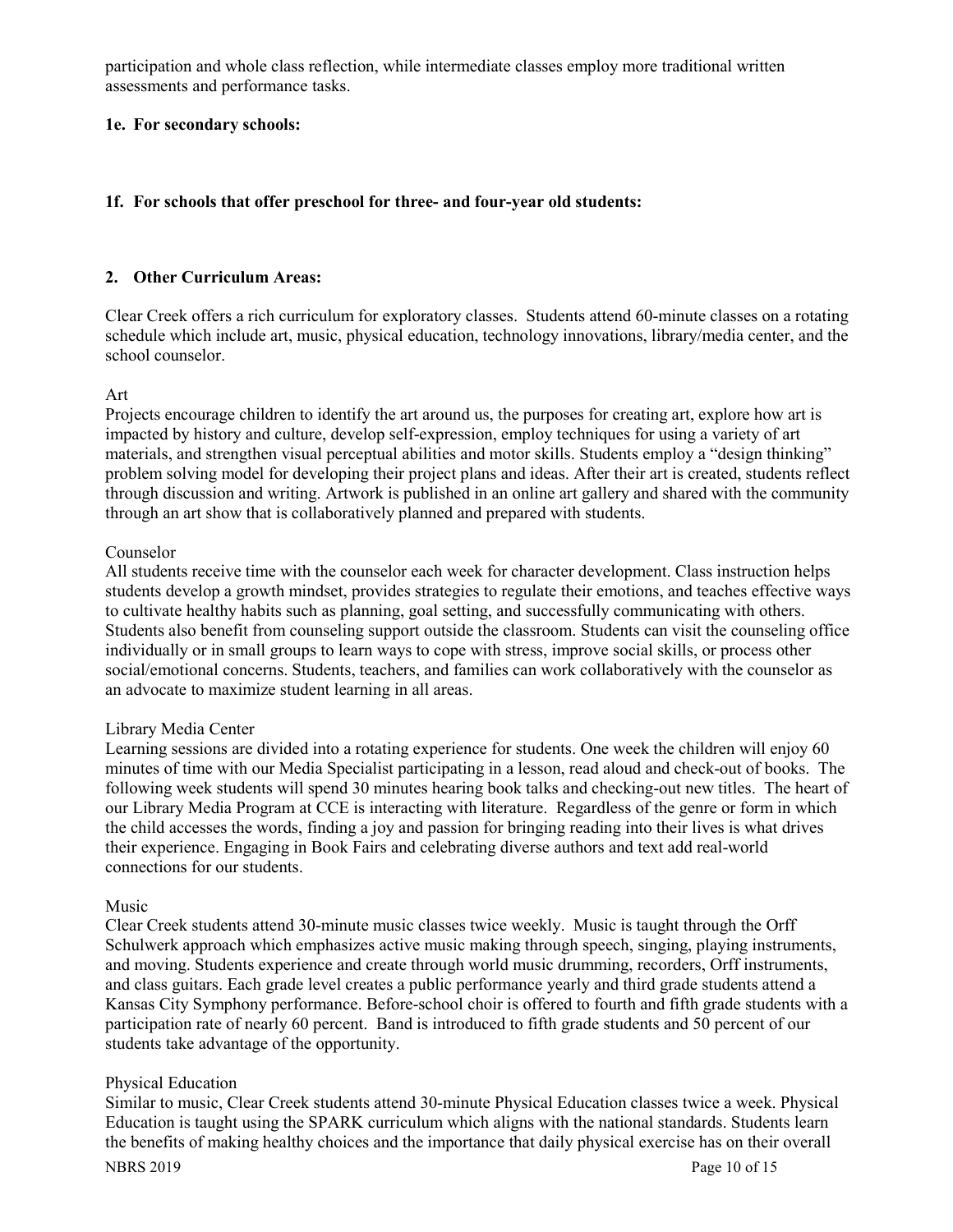health. Through the teaching of various movements, exercises and games, students learn how to lead a healthy and active lifestyle. Physical Education gives students a chance to become effective leaders, while also learning the importance of sportsmanship and teamwork.

#### Technology Innovations

Technology Innovation class encourages students to develop positive social and ethical behaviors when using technology. Activities are designed to enhance creative thinking, problem solving and critical thinking. Another emphasis is to enhance productivity and facilitate learning across the curriculum. Students practice the Creative Problem Solving process when handling their project's responsibilities. All classes have access to iPads, laptops, desktop computers, 3D printers and various codable devices. Students are given the opportunity to join CCE's Coding Club or the Lego League Club that meet after school.

#### **3. Special Populations:**

We at Clear Creek strive to instill a love of learning in our students with exceptionalities by using their interests and strengths to differentiate content, process, and product. We use technology paired with a multisensory approach to engage students in difficult tasks. We also place a focus on creating an environment for students in which they feel safe to fail and try again, realizing that true growth occurs outside their comfort zone.

For students who are performing below grade level and who have not been identified as having a specific learning disability, the team collaborates to further assess areas of need to identify interventions which helps close the achievement gap. Learning opportunities are created to maximize the student's ability to learn a skill or content information. For example, a 5th grade reading intervention group was given the opportunity to self-select an area of interest in an upcoming social studies unit of study. Students conducted research and shared the information gathered in a small group setting. This allowed the students to take ownership of their own learning and learn at their own pace. When the unit of study was then taught in the classroom, the students were more engaged and active participants.

For students who excel in one or more subject areas, the team works together through collaboration to further assess ways to enrich and extend the content. Teachers find a balance between working on skills to grow students while focusing on topics of high interest.

Our team does not just work to address academic needs but also works to help support students and families dealing with social, emotional and behavioral needs. We tailor our positive behavior supports for each individual because what is effective for one is not always effective for another. For example, a student who struggles with a specific behavior in the classroom is not motivated by tangible rewards or words of affirmation. This student is solely motivated by uninterrupted conversation with others. By showing expected behavior, the student can earn a "Danny Dash" which consists of one-on-one time to talk to an adult in the building about a topic. The student has gained independence by grabbing his "Danny Dash" tub and following an attached visual schedule to initiate conversation, set a timer, offer snacks, return to class, etc. Not only does this behavior support reinforce the expected behavior, it also provides a consistent opportunity for the student to build and strengthen relationships with adults in our building. One of our greatest tools to reach students is to connect with them. We have consistently seen that a foundation of strong relationships and individually designed supports leads to an improvement in behavior in the classroom.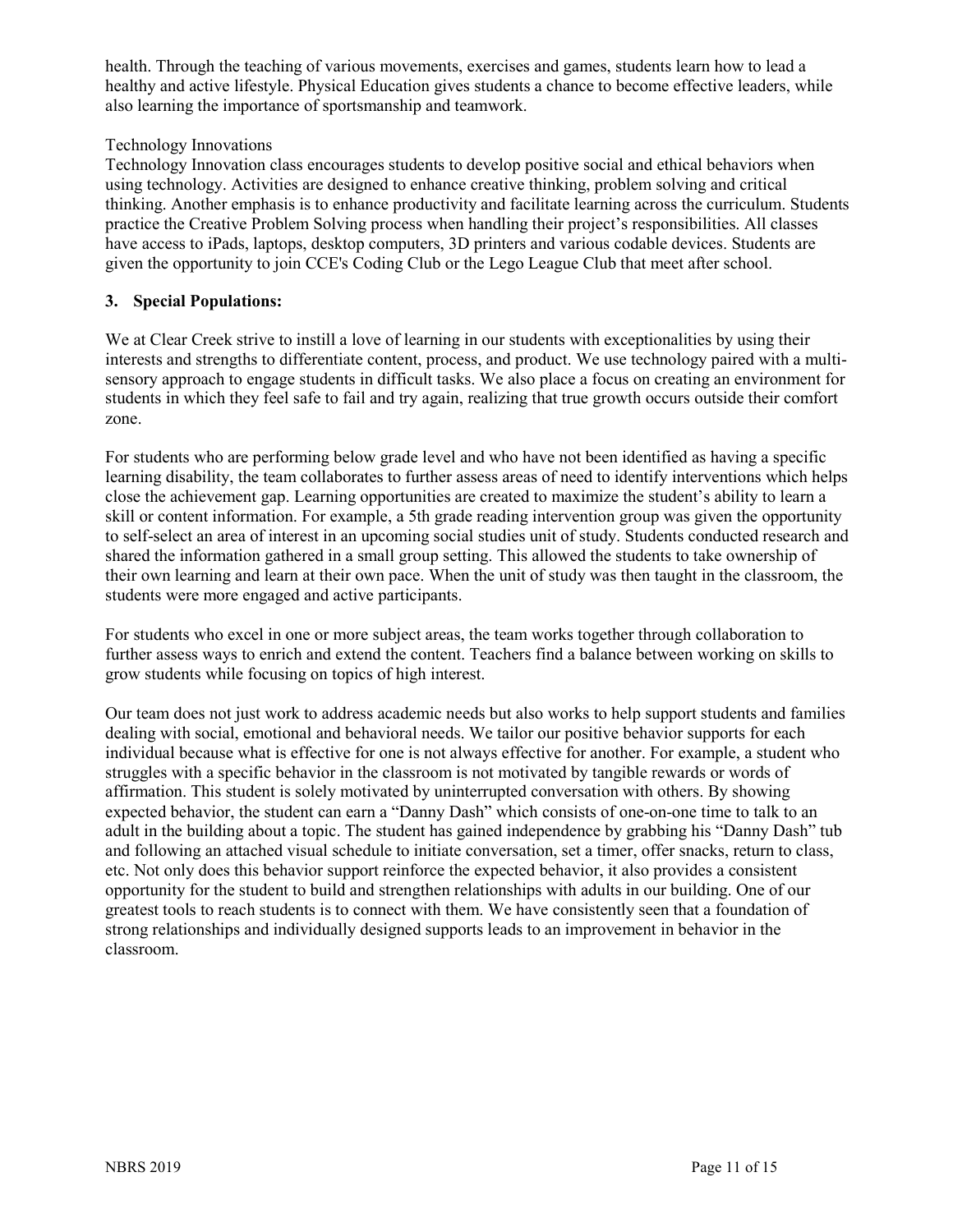#### **1. School Climate/Culture:**

Clear Creek takes great pride in the school climate and culture. The warm, family environment maintained at our school is one where our learners, both students and staff, want to come to each day to feel supported and valued for all that they contribute. Our teachers are the experts in their grade level and/or content areas and the administration cherishes the knowledge, opinions, and finally the relationships they build with their students and families.

One of the best ways we build a family feel at Clear Creek is by gathering often as an entire building. These whole school family meetings gives us an opportunity to celebrate academic success as well as improvements. For the past two academic years, the district Elementary Teacher of the Year has come from CCE! Both of these individuals teach in an exploratory classroom; music and art respectively, which are great examples of how a talented teacher, regardless of content area, can reach a child that may not otherwise feel successful in the traditional classroom setting.

Teacher leadership and development is one of the most meaningful ways to empower educators as we work towards common goals. The Building Leadership Team at Clear Creek understands the importance of teacher empowerment and professional judgement. Individual and team voices are heard and highly regarded at CCE. Teacher buy-in and ownership in the processes and goals we have in place help ensure we maintain a unity in all we do.

Having a comprehensive SIT (Student Intervention Team) process in place at Clear Creek allows opportunities to zone in on the academic, social, and emotional growth and needs of our students while also ensuring our staff, students, and families feel valued and supported. By employing the "It Takes a Village" mentality, we strive to get all available resources and district experts in a room to support teachers with some of our most challenging students and situations. Our hope is that all teachers are comfortable expressing some level of openness with what they need to help them succeed as an educator. By supporting, motivating and taking care of our teachers, they can better provide for the unique needs of each learner. We are truly all in this together!

#### **2. Engaging Families and Community:**

Clear Creek Elementary enjoys outstanding parental and community involvement that promotes student success and school improvement. First, our Parent Teacher Organization works tirelessly to raise funds to support student learning. Money raised throughout the year is applied to purchase technology in the form of iPads and a variety of coding devices that are utilized by all grade levels in STEAM activities. Our PTO fully furnished the Makers Space by supplying a Lego wall, green screen for video production, and organizational tubs and furniture to make the space function smoothly. Teachers and staff can make requests to the PTO to help with field trip costs and assisting in bringing in special curricula opportunities like Kaleidoscope. This program teaches students about foreign cultures and includes guest authors to encourage young readers and writers. Additionally, our Site Council, comprised of teachers, parents and community members, actively supports school improvement. It is a well-connected committee that assists in spreading accurate information to our stakeholders and serves a sounding board for new initiatives and programs.

At Clear Creek Elementary a myriad of methods is utilized to share news of student and staff achievement. In addition to weekly newsletters, emails, and as-needed phone calls from classroom teachers, CCE has social media accounts to keep families engaged. For example, we use social media for live staff read-alouds over long school breaks, as well as keeping our families informed about all the great things happening at school. We have large format monitors in the office and front entry of our building to publicize upcoming events. One of our staff's favorite points of contact with parents are the "Good News Calls." Teachers nominate students based upon achievement and good character. This special recognition includes a phone call to the student's parents with the administrator sharing the good news with the family.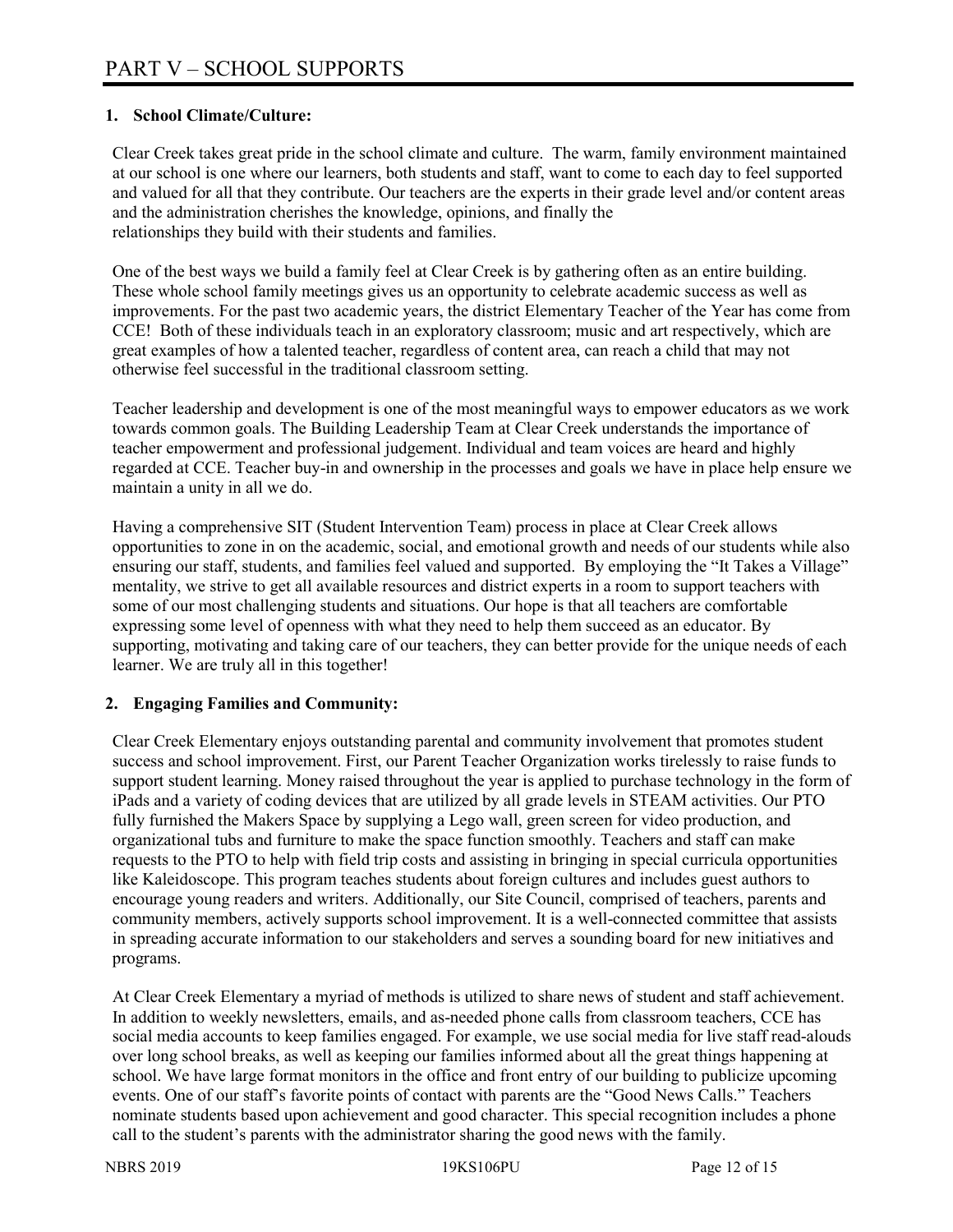We open our doors multiple times throughout the year to our school community. Annual events include a Winter Wonderland Vendor Fair with breakfast and a holiday choir performance, a family movie and pajama night, and a Fish Bowl Auction -- all sponsored by our PTO. In the autumn, we host a family evening event with free BINGO, optional dinner and staff led read-alouds for students.

Clear Creek strives to stay connected to all stakeholders. Everyone is vested in the success of our school and students, while working cohesively with each other to encourage student success and school improvement.

#### **3. Professional Development:**

The State of Kansas embraced a vision focused on higher standards in academic and citizenship skills. This vision requires a student-focused approach that means all individuals involved in the development of children must work together to ensure that the whole child is prepared for their future. USD 232 selected the areas of Relationships and Relevance as district goals. As a building, Clear Creek took those goals a step further and chose to focus on the following: Ensuring that students who have the potential to fall below grade level standards are given additional support; and Ensuring that all members of the Clear Creek community embrace the concept of positive interactions and their effect on child development.

The importance of data-driven decision making is a required focus when considering how best to support students and their individual needs. As a building, Clear Creek Elementary continually works towards improving their Professional Learning Community and Student Solution Team structures. Modifications have been made according to research and experience presented by several members of the staff. This openness to new ideas has led to a system that demonstrates a clear increase in the ability to provide success for students.

When considering the importance of understanding the social emotional needs of students and how any type of trauma background can impact growth, the Clear Creek staff works to increase knowledge at an impressive rate. Administration shared with staff the results of student surveys to provide everyone with a clear picture of the status quo, provided the Second Step social emotional curriculum as a Tier I tool, and invited every employee in the building, regardless of position, the opportunity to participate in a study of the book "Kids Deserve It." This community approach to the development of students is one of Clear Creeks greatest strengths.

The future of professional development at Clear Creek Elementary will continue to focus on the community environment. In refining approaches used for phonics and number sense instruction, achievement gaps will be filled with more students experiencing success earlier in their career. As the staff collectively works to ensure that we function according to the belief that "All Kids are Our Kids," our families will feel supported knowing that everyone at Clear Creek is working towards greatness for every child.

#### **4. School Leadership:**

At Clear Creek Elementary, we promote the Tom Peters' belief that "leaders don't create followers, they create more leaders." Our principal's role is to develop teacher leaders, focusing on the strengths, expertise and interests of our staff to help achieve goals and desired student outcomes. Because this belief is honored year after year, the principal, school improvement specialist, Building Improvement Team, and Site Council operate as one team with a common focus: to do what's best for kids.

While working alongside each other, our individual roles play a unique part. The principal is the lead learner, evaluator of teaching and learning, chief financial officer, facilities manager and overall final decision maker. The principal's primary role is to remove all roadblocks so learning can occur for each student.

NBRS 2019 Page 13 of 15 The School Improvement Specialist (SIS) works with the principal to create an optimal learning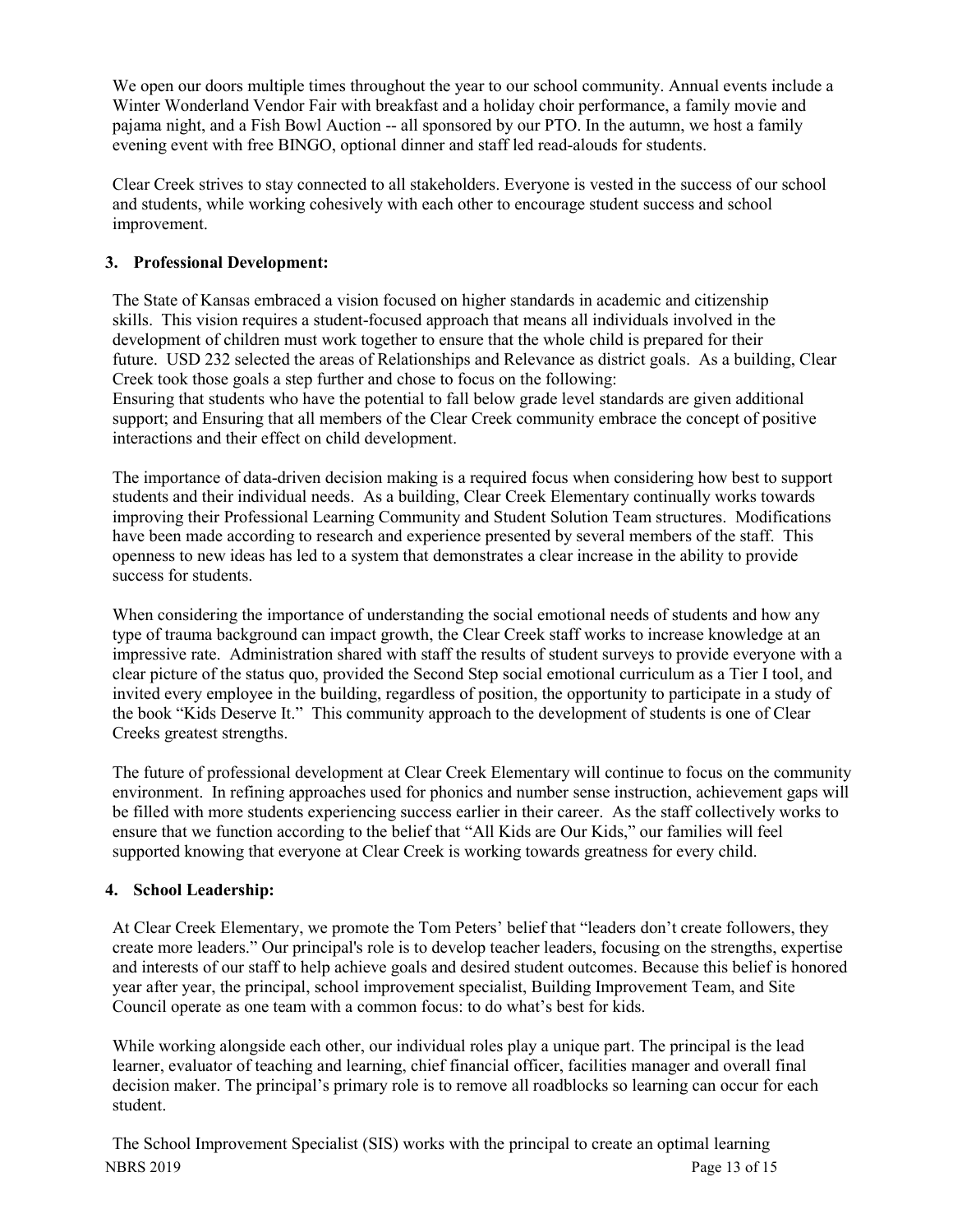environment for all. With the support of the principal, the SIS ensures dynamic professional development is planned, manages resources for the building, and works directly with educators to improve instruction. Through analyzation of data, observations and coaching teachers, our SIS plays a vital role in meeting the needs of each individual student.

The Building Leadership Team is comprised of the principal, School Improvement Specialist, counselor, and teachers representing general education, specials, and special education classrooms. Using local, state and national assessment data, as well as other known concerns, the team determines building goals designed to assist student achievement in the areas of academics and social emotional growth. This team also participates in creating professional development plans to provide needed training and resources for teachers to meet those goals. Once the pieces are in place, the team meets monthly to re-evaluate what is going well and what needs to be adjusted. This group also serves as ambassadors in our building by leading the staff toward the necessary changes for continuous improvement.

The final piece to our leadership puzzle is our Site Council. This collaborative group is made up of parents, teachers, and community members. They bring unique insight to our leadership table that provides reflection on current practices and decisions being made at Clear Creek. The Site Council is instrumental in helping to disseminate correct information to our community regarding district proposals and school programs.

The leadership at Clear Creek is a dynamic part of our school's success. We share a common desire to do what is best for kids!